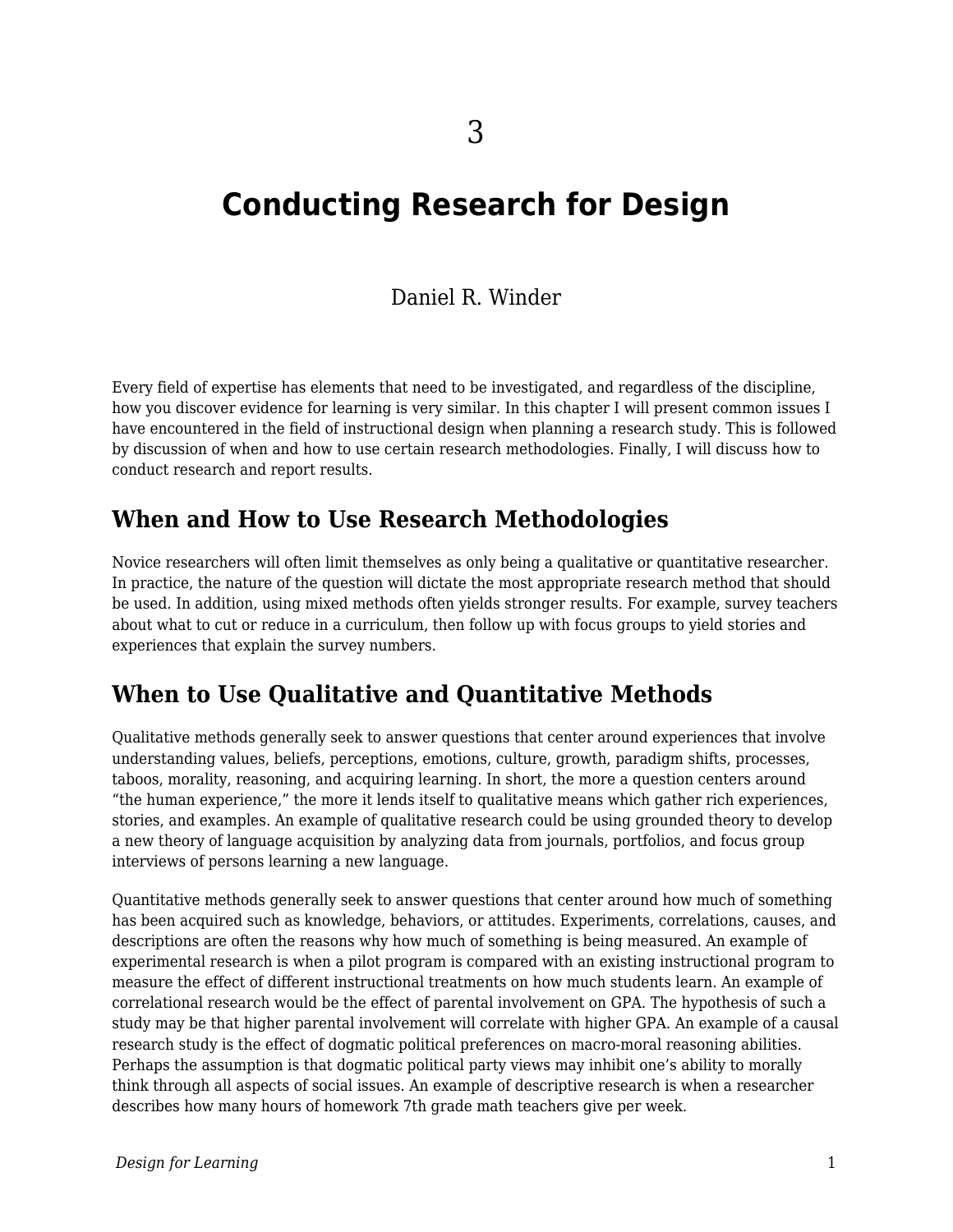# **General Steps to Qualitative Research**

## **Identify Your Bias**

The first step in qualitative research is to identify your biases via reflective means. Reflexivity activities help a person go through a meta-cognitive process of identifying their preconceived notions, judgements, and values that may influence the research project. This can be as simple as journaling your thoughts about a research topic. This [video clip](https://www.youtube.com/watch?v=3aYRlNrO6oA&feature=youtu.be&t=81) explains some qualitative research methods with a few examples. There is a great description of reflexivity about eight minutes into the clip.

## **Plan the Research**

The second step begins by writing a problem statement and research question. Once these and variables of interest are identified, an important part of the research plan is to design interview or observation guides. This may involve designing interview or observation guides. Guides take various forms such as a checklist, a standardized open-ended interview guide, or an informal guide. A few tips in designing the guide are to a) have colleagues review questions or guide, b) pilot test your questions or guide, c) check for leading questions or leading interviewers or observation bias, and d) be open to scrutiny.

During this phase, plan reliability and validity measures are

- 1. Credibility (internal validity). Credibility of the research can be established via triangulation, prolonged contact, member checks of data or analysis, saturation, reflexivity, and peer review.
- 2. Transferability (external validity). The generalizability of the research can be enhanced by using thick descriptions and variation in participant selection.
- 3. Dependability (reliability) is established by extensive audit trails and using triangulation. Subjectivity audits are used during the data collection process to evaluate how a researcher's presence, questions, or biases may be impacting the research.
- 4. Confirmability is established with reflexivity and intra- or inter-coder reliability.

# **Gain Entry**

The third step is to gain entry with the group or individuals the researcher is studying. This involves gaining trust, understanding the culture and environment, and helping the participants feel at ease. The amount of time and effort here depends on many factors such as the sensitivity of the topic and whether the researcher is taking a cultural native approach or acting in an apparent authority role. To further explore this concept of gaining entry, read [this article](https://www.researchgate.net/publication/266879621_Strategies_for_gaining_access_to_organisations_and_informants_in_qualitative_studies).

# **Collect Data**

The fourth step is to collect data. This can be done via observation, interviews, focus groups, openended surveys, and journals. During this phase, be prepared to adjust your thinking and be aware of your bias. Gather existing data and artifacts also. Because this is the step where the most mistakes are made, below are some additional practical tips and tools for qualitative data collection.

### **Observation**

The most common ways to observe are live, virtual, recorded video or audio files, or a combination of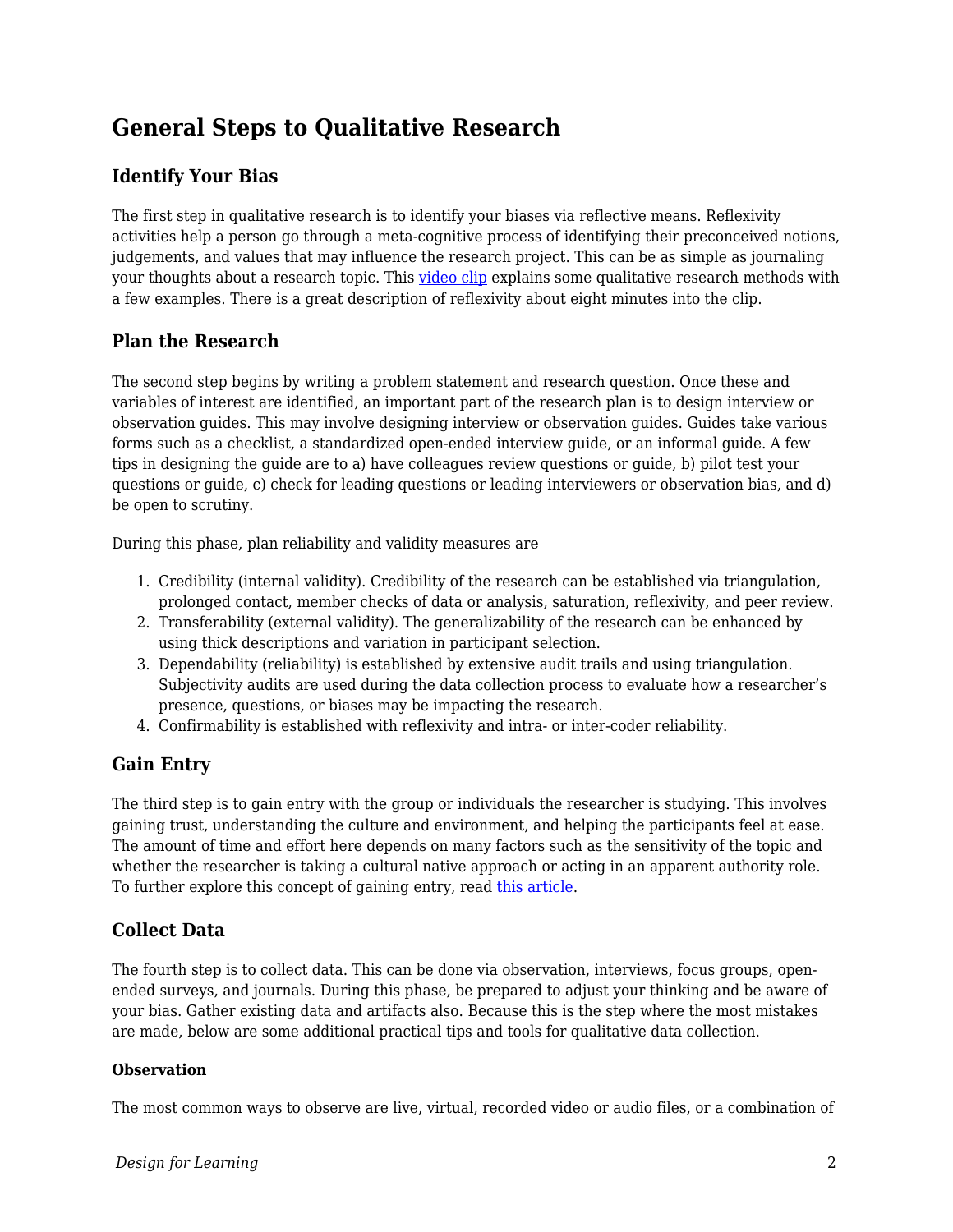the three. A rubric or observation guide can be designed to focus observation on certain concepts or phenomena. The benefit to live observations is the ability to view holistically all the nuances, expressions, non-verbal cues, and visual or auditory expressions that are not captured by other methods.

The benefit of recording video or audio files of observations is the ability to review them multiple times during transcription and analysis. One great tool for video observation is [GOReact,](https://get.goreact.com/) where a pre-specified codebook can tag live or pre-recorded video files when coded phenomena occur.

#### **Focus Groups**

A focus group is one of the most common methods of qualitative research. Focus groups are group interviews with less than 10 persons. These persons are usually intentionally selected (e.g. students who meet certain demographic characteristics). Focus groups work well when participants feel nonthreatened and permissive. They are effective because the interplay between participants can stimulate other's thoughts, beliefs, perceptions, etc.

Because of the ease of gathering these small groups, some researchers mistakenly use focus groups when other methods would be more appropriate. For example, novice researchers may gather a focus group and proceed to ask the group survey-like questions rather than gather rich descriptive experiences, stories, and thoughts. Another common mistake is that researchers default to focus groups for topics best answered by individual interviews; for example, asking an online cohort about their group cohesion in a focus group setting presents a situation where participants may give socially desirable responses (individual, confidential interviews may yield more truthful responses).

#### **Common Mistakes in Focus Groups: Communication Errors**

The most common mistake for focus groups (and individual interviews) are communication errors from the interviewer which hinders responses such as:

- Restating too often. In teaching situations and normal friendly discussion, restating is a great communication skill. However, in interviewing, it's not always a great method, especially with a novice researcher who can't tell when they are putting words in participants' mouths. For example, if you are interviewing a group to find out opinions on a particular LMS platform and they say, "It feels so isolating," a great follow-up to get more out that concept is to ask, "Can you tell me more about that?" or "Can you think of a story or experience that illustrates that isolated feeling?" In a focus group, it is best to seek clarification from the participants with additional questions, stories, experiences, or elaboration rather than assume you know what they mean.
- Leading the witness. Some interviewers inadvertently revert to their bias and ask leading questions.
- Overly emotional responses from the interviewer. Remember, you are an interviewer with a beating heart, but not a counselor or therapist. You don't have to validate or comment on everything or nervously giggle at comments when humor is not intended.
- Not qualified to discuss. Interviewing about content for which you are not qualified (e.g. impacts of mental illness, causes of anxiety, marriage counseling issues, or any other topics that most often involve a trained professional).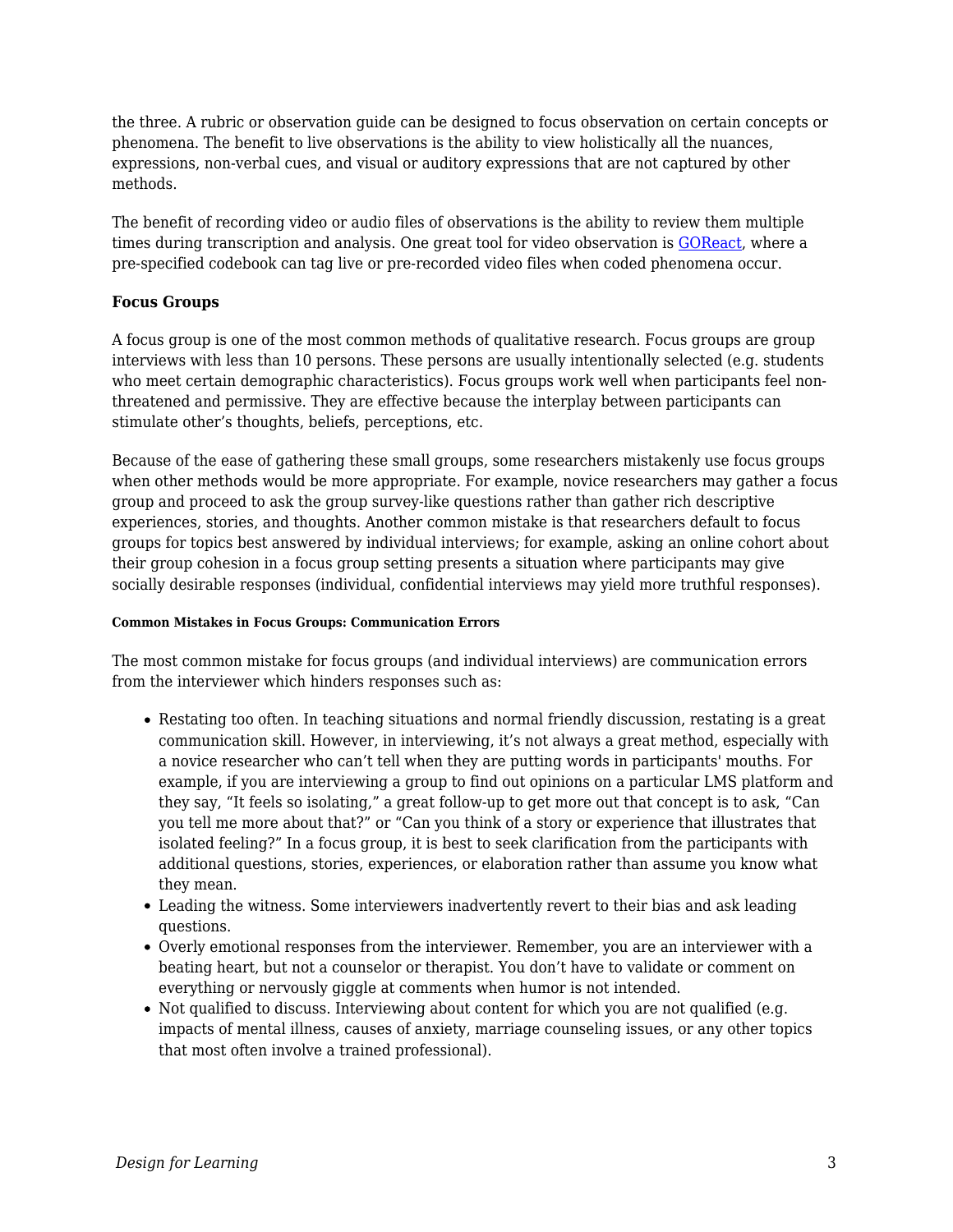#### **Common Mistakes in Focus Groups: Failure to Control for Groupthink**

Groupthink is when one person in the group shares an opinion or thought and the group finds it hard to break away into any other vein or divergent thinking. Sometimes, there is an actual group consensus. Other times, it's groupthink. Discerning between the two takes experience. Some common indicators of groupthink are that a few people are not talking or give trite agreements ("what she said"). Discern if the persons not talking or tritely agreeing are just less articulate, or don't want to share their contrasting views. You may have to curb bold or strongly opinionated persons who may seek to bully or monopolize the group. For example, "Let's hear from someone who hasn't shared yet" or "Hold your thought for a minute while we hear from…".

To control for groupthink, first introduce the session with some ground rules for an open discussion (and repeat many of these introductory rules throughout):

- There are no right or wrong answers.
- In this group, it's okay to disagree and still be friends. If everyone is saying their experience was great, but for you it was horrible, you need to speak up so all perspectives can be heard.
- It's safe to be positive or negative, better or worse. Explain to participants that saying something positive does not make them a better teacher or student. Similarly, saying something negative does not make them a worse teacher or student.
- It's okay to remove the filter between the brain and tongue, just for 45-60 minutes in this focus group. "Don't worry if you are saying it right or wrong, just say what you experienced."
- Distance yourself as the researcher from the product. For example, "I didn't create this company or this training so however you feel about it won't affect me."

To control for groupthink during a focus group, use the following suggestions:

- 1. Have participants write out thoughts or stories before the interview begins. Refer back to these in the interview if groupthink emerges. Did anyone write something different?
- 2. Invite contrast throughout the interview by asking, "Did anyone have a different experience that I need to hear?" or "Have you or someone you know had a different experience?"
- 3. If the groupthink is very strong, use hypotheticals, such as "What type of person would have had a different experience?" or "Could someone have a different experience? Why or why not?" Follow up by asking, "Did any of you experience that at all?"
- 4. Employ indirect questioning. Indirect questioning seeks to control for socially desirable response sets. For example, if you were asking about a program designed to remove racial biases, there may be a strong socially desirable response set. To remove the social context, you could ask, "If you were to describe how well this program runs using an analogy of a car, what kind of car would it be? Why?" or "If this program were a TV show, what genre would it be? Why?" With indirect questioning, the goal is to remove persons from a contextual response set by asking about the program indirectly. This can control the parroting response set by making respondents think and respond in a new context about similar issues, impressions, or values, without having time to prepare a socially desirable response. The result is insights with some contextual limitations.
- 5. In conclusion, ask, "What do you want to make sure I heard from you?" (I often have participants to write this down). Or ask, "is there anything I should have asked but didn't?"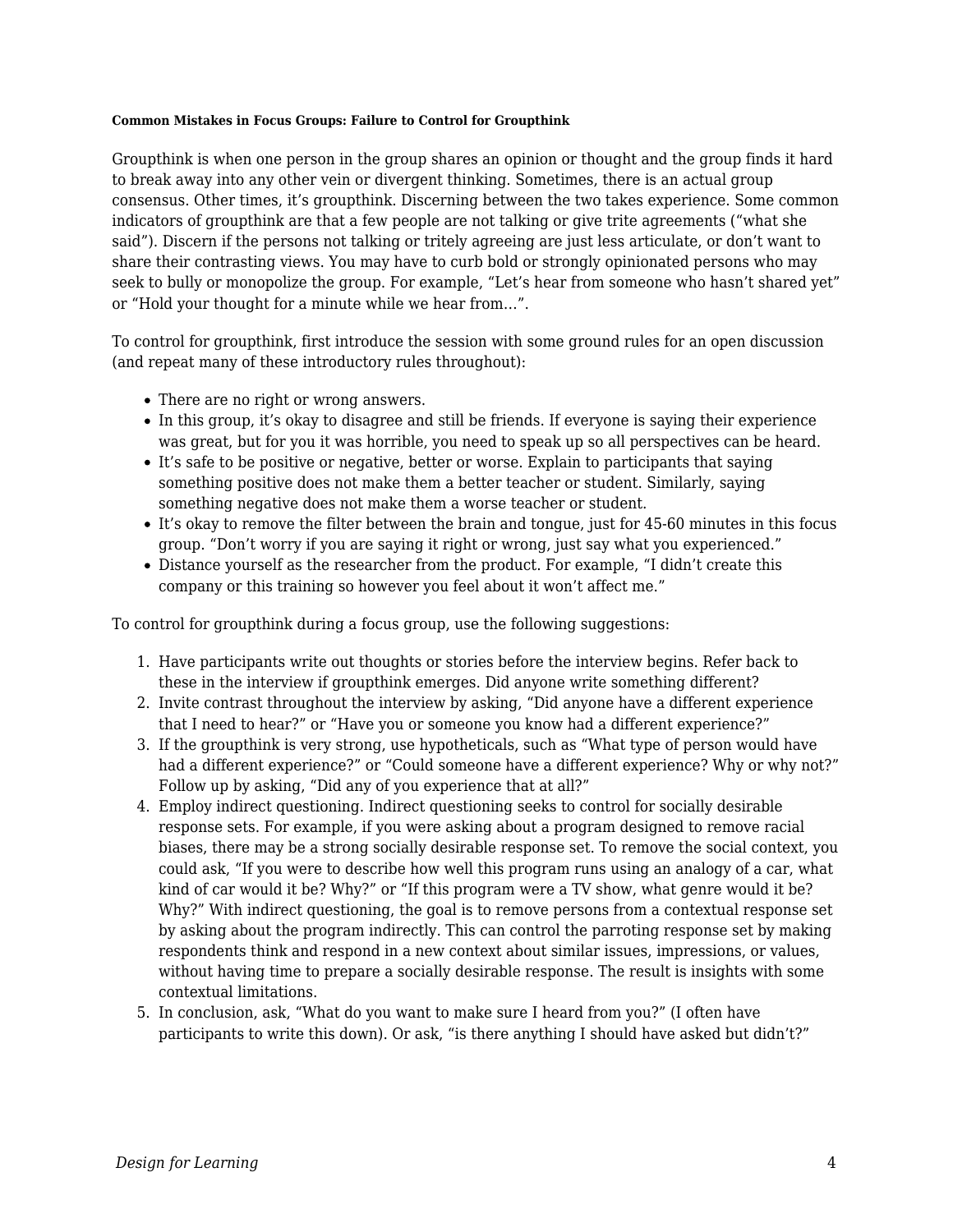#### **Ethnography**

Ethnography is a method of study that educational researchers adopted from anthropology. For example, a researcher may be a participant or observer in an online class and may conduct several interviews and focus groups. They may write about the setting, social implications, typical and best behavior, and seek a perspective from several groups (parents, teachers, students, administrators, etc.). The researcher could also report about the tensions between groups, or even explore power struggles within groups.

### **Analyze the Data**

The fifth step is to analyze the data. After qualitative data is collected and cleaned (such as removing identifying names or using codes for participants instead of names), it is important to go back to your original questions and study plan. Although you can adapt and explore interesting concepts that emerge, it is also important to keep your focus on your original questions. Thoroughly explore the data and be open to new concepts, but do not be sidetracked by all of them. Word maps may help initially to see what phrases or concepts are prevalent.

In qualitative analysis, all artifacts are loaded into a software such as Delve [\(https://delvetool.com/\)](https://delvetool.com/), Quirkos [\(https://edtechbooks.org/-hVz\)](https://www.quirkos.com/index.html), Dedoose [\(https://www.dedoose.com/](https://www.dedoose.com/)), or MAXQDA ([https://www.maxqda.com/\)](https://www.maxqda.com/) . The researcher then creates a codebook. A codebook is a list of concepts, behaviors, actions, thoughts, etc. that summarize themes in a group of qualitative data (such as responses to open-ended questions). My initial code book will also contain the original research questions. If you are working with a group of researchers you should make sure you all agree on the codebook and use it consistently when analyzing your data (often called "interrater reliability"—see [this training for more information](https://slideplayer.com/slide/4337331/)).

#### **Common Mistakes in Analyzing Qualitative Data**

- Failure to focus the codebook on the research questions.
- Failure to identify proximal relationships (e.g. math division, anxiety, and home support are all close together). For example, if less anxiety and parental involvement are often near each other in participant comments there may be a connection there.
- Myopic analysis—overly focusing on a powerful story that is not a generalizable trend.
- Failure to make your findings defensible by employing [validity and reliability measures](https://www.dissertationrecipes.com/reliability-validity-qualitative-studies/#:~:text=In%20qualitative%20research%2C%20validity%E2%80%93or,and%20results%20of%20the%20study) discussed in the second step (credibility, transferability, dependability, confirmability).

## **Report Findings**

The final step is to report the findings. A good report involves the research question or problem statement; background, theory, and lit review; the study design; presentation of the data with rich descriptions; and an explanation of the data or findings. You can present findings in chronological order, or by theme, frequency, or rich narratives such as in a case study. To learn more, see this lecture: [https://edtechbooks.org/-FNEs.](https://www.youtube.com/watch?v=lFj2ucSP2jc)

#### **Common Mistake in Reporting Qualitative Data: Extrapolation Error**

A common mistake is a tendency to want to extrapolate an ancillary finding into a generalizable trend. For example, a researcher may say, "I was talking to a student at lunch today and they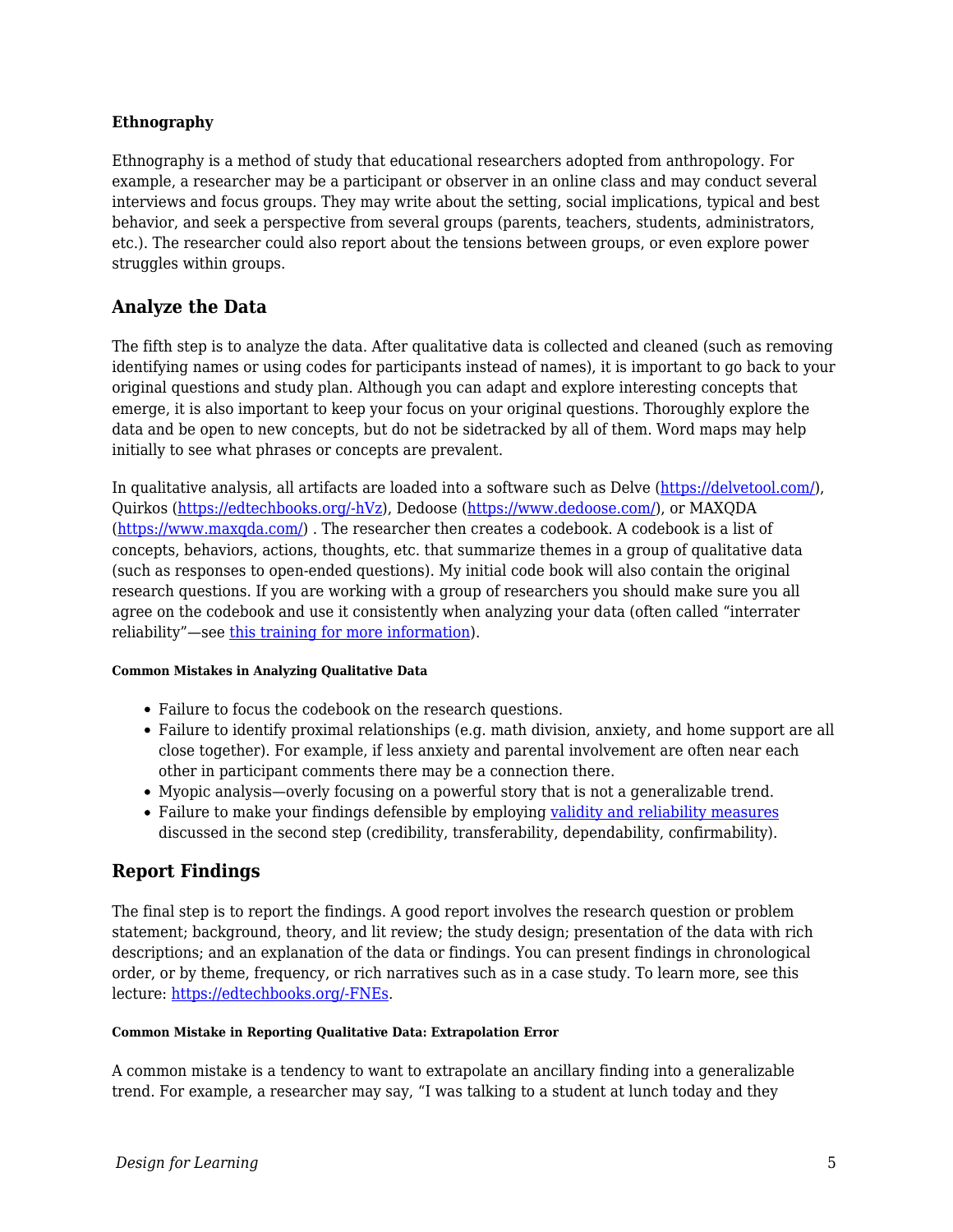mentioned… This is something I've heard many times." When a researcher makes a generalizable error, they are often including a finding that was never asked for, planned to explore, or agreed upon. The anecdotes are often not related to the initial research purposes.

The danger of making such anecdotes into general findings is, in reality, it was only a few powerful stories from a few isolated interviews. These powerful stories should not be ignored, and can be explored further, but one should ask if the anecdotes alone are sufficient to represent a generalizable trend. For example, in one study, an educational administrator in Africa asked for a budget to buy a gun to scare the lions away from the school. Although this was an impressive story, it was not an administrative issue mentioned in any other program. However, all programs mentioned power or internet outages and lack of technological resources.

In summary, researchers who have planned, collected, analyzed, coded, and reported data from qualitative research understand that the benefits are rich descriptions and understanding concepts or phenomena in depth and context. However, a drawback is the significant time and resources spent in transcribing, reading, organizing, coding, analyzing, and reporting. In addition, the amount of information gathered is usually very focused and can be limited in scope. For this reason, many chose to use quantitative methods.

# **General Steps to Quantitative Methods**

Quantitative research begins by developing an understanding of an instructional problem and possible theories to solve the problem. The key elements of this step involve knowing much of the background of a product or problem and identifying a client's needs.

## **Write a Problem Statement and Research Question**

The result of a good review of literature is to be able to write a good problem statement. A wellwritten problem statement will bring up past research or needs that lead to an instructional design question, then lead naturally into defining the scope of the questions that will be answered in the study. Here is an example of a problem statement for teachers that are simultaneously learning a foreign language and teaching skills:

Research shows that when second language learners seek to achieve multiple learning objectives within a second language, the acquisition of those multiple learning objectives may be impeded due to increased cognitive load and learning anxiety.

The problem statement is general enough to be read by top administrators and specific enough to narrow down the project scope. The research question builds on the problem statement to define the specific questions of the study plan. Here is a sample research question from the previous example:

Does separating instruction of teaching skill training from language acquisition training affect student's: a) teaching skills, b) language acquisition, and c) foreign language learning anxiety when three pilot groups are compared with three control groups and baseline historical data?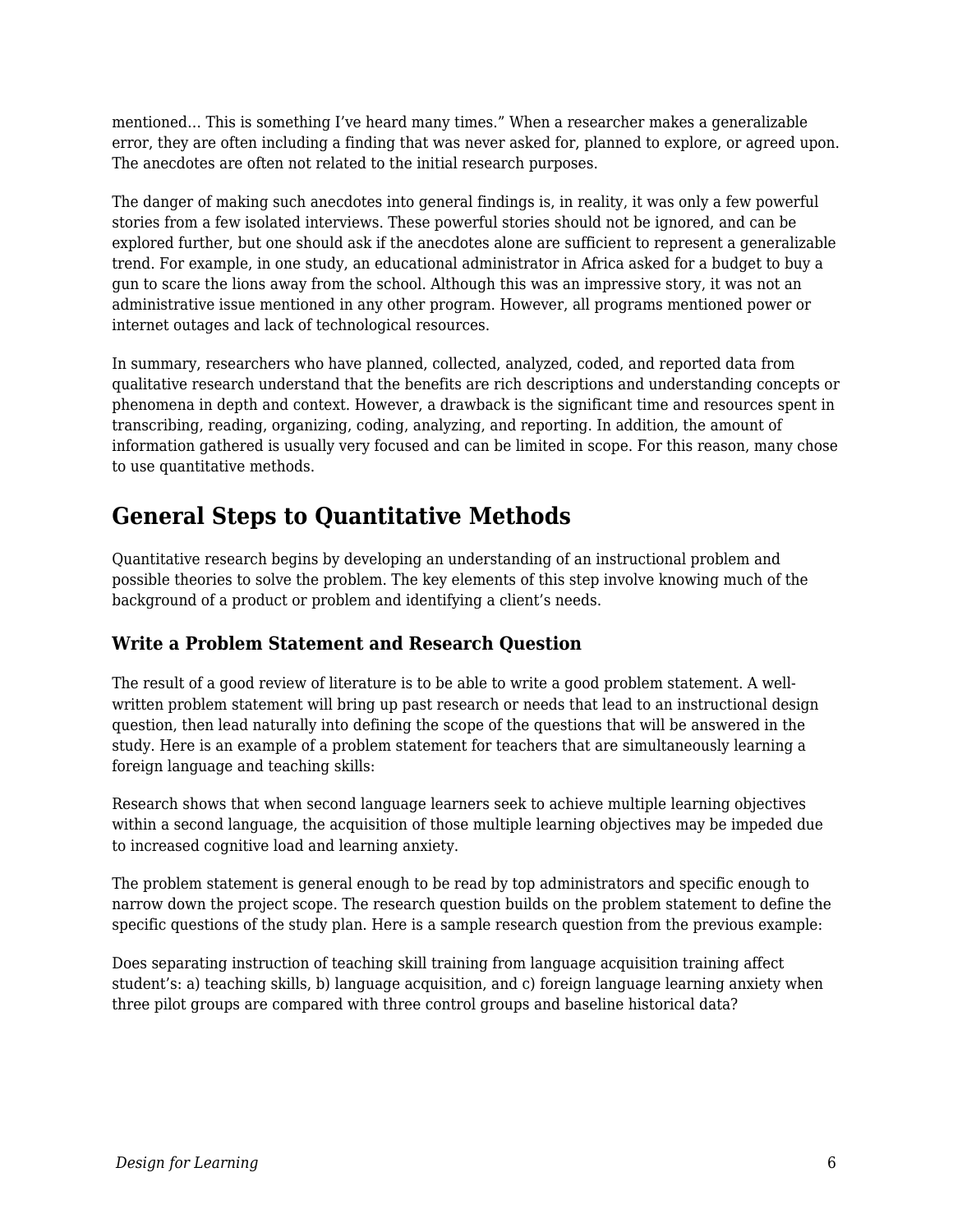## **Writing a Research Question**

"I didn't have time to write you a short letter so I wrote you a long one instead." Mark Twain

This is applicable when writing a problem statement and research question(s). It is more difficult to be concise than verbose.

Another approach to writing a research question is to operationalize one's theories into a hypothesis. A hypothesis usually involves an if–then statement and defines the variables of interest. For example, if I use metacognitive strategies in my reading curriculum, then students will more efficiently learn to read at a 5th grade level. It is quite easy to turn a well-written hypothesis into a research question. For example, if I use metacognitive strategies in my reading curriculum, will students more efficiently learn to read at a 5th grade level? In this phase, there will be some operationalization of terms here such as efficiently, 5th grade level, and identifying some specific metacognitive strategies.

### **Develop a Study Plan**

Once a research question is designed and variables are operationalized, it's time to develop a research plan. A good research plan builds on the problem to be solved and further operationalizes variables to be studied and controlled for.

### **The Study Plan Matrix**

At this point, the client and instructional designer can create a study plan matrix as shown in Table 1 (based on the prior example of language acquisition):

Table 1

Sample Spreadsheet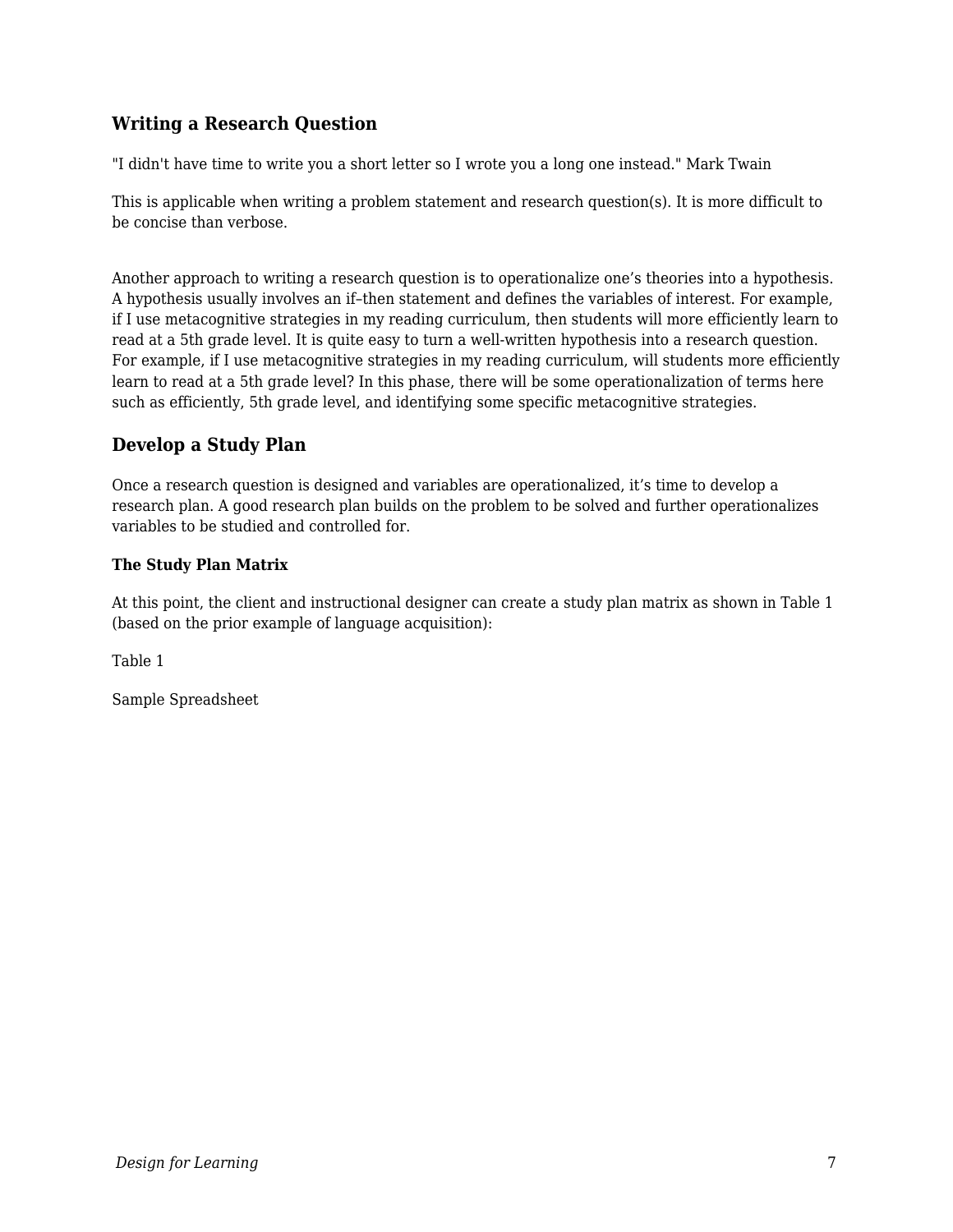| <b>Research</b><br>Question(s):<br><b>Does</b><br>separating<br>instruction<br>of teaching<br>skill<br>training<br>from<br>language<br>acquisition<br>training<br>affect<br>learners' | <b>Method or</b><br><b>Instrument</b>                                                                                | When will data be collected<br>and by whom?                                                                                                                                                                                                                                                                                                                                                                                | <b>Analysis</b>                                                                                                                                                                                                                                                                                                 |  |
|---------------------------------------------------------------------------------------------------------------------------------------------------------------------------------------|----------------------------------------------------------------------------------------------------------------------|----------------------------------------------------------------------------------------------------------------------------------------------------------------------------------------------------------------------------------------------------------------------------------------------------------------------------------------------------------------------------------------------------------------------------|-----------------------------------------------------------------------------------------------------------------------------------------------------------------------------------------------------------------------------------------------------------------------------------------------------------------|--|
| teaching<br>skills?                                                                                                                                                                   | Teaching<br>assessment<br>(existing)<br>internal<br>instrument)                                                      | Teaching assessment<br>administered at 6 practice<br>teaching sessions, one per week,<br>filled out by a trained rater<br>receiving the teaching.                                                                                                                                                                                                                                                                          | Independent samples t-test or Chi-<br>Square to compare pilot and control<br>groups.                                                                                                                                                                                                                            |  |
|                                                                                                                                                                                       |                                                                                                                      |                                                                                                                                                                                                                                                                                                                                                                                                                            | One sample t-test to compare pilot<br>with baseline data.                                                                                                                                                                                                                                                       |  |
| language<br>acquisition?                                                                                                                                                              | Opic<br>(existing<br>instrument)                                                                                     | Opic language assessment<br>administered during the last<br>week of the program by trained<br>test proctors. ACTFL categories<br>reported by testing company.                                                                                                                                                                                                                                                              | ANCOVA to control for Self-efficacy<br>score.                                                                                                                                                                                                                                                                   |  |
|                                                                                                                                                                                       |                                                                                                                      |                                                                                                                                                                                                                                                                                                                                                                                                                            | Interviewer will undergo reflective<br>journaling to identify bias prior to<br>interviews. Interviews, observation<br>notes, and focus group data will be                                                                                                                                                       |  |
| language<br>learning<br>anxiety?                                                                                                                                                      | Foreign<br>Language<br>Anxiety<br>Scale<br>Scale, prior<br>language<br>self-report<br>items, and<br>focus<br>groups. | Pilot & Control-FLAS Survey<br>Monday of week 2. FLAS Survey<br>Wednesday of week 3. Two 60-<br>minute focus groups for pilot<br>(FLAS) with only-1) end of English<br>Self-Efficacy instruction, 2) last week of<br>language instruction (focus group<br>will have the top 50% of<br>language scores in one focus<br>group, bottom 50% in another).<br>Incoming and exit survey<br>questions-existing internal<br>survey. | transcribed and analyzed via<br>MAXQDA to identify main ideas and<br>themes. Coded comments will be<br>rated by two raters and inter-rater<br>reliability statistics reported.<br>Participants will check focus group<br>findings.<br>Cronbach's alpha on each scale will<br>be reported for internal validity. |  |

The study plan matrix operationalizes the study in a clear way. Instruments from the literature review are specifically identified. Analysis methods are clearly spelled out. In addition, the study plan will involve agreed-upon methods to control for extraneous variables and employ accepted reliability and validity measures to control for threats to validity. A good study plan can also control for scopecreep—when a research project is either ill-defined or a client attempts to pork barrel the project so as to make it much larger than it should be or was originally agreed upon. The study plan can be the basis for a business requirement document—a document that spells out timelines, cost, and deliverables for a client.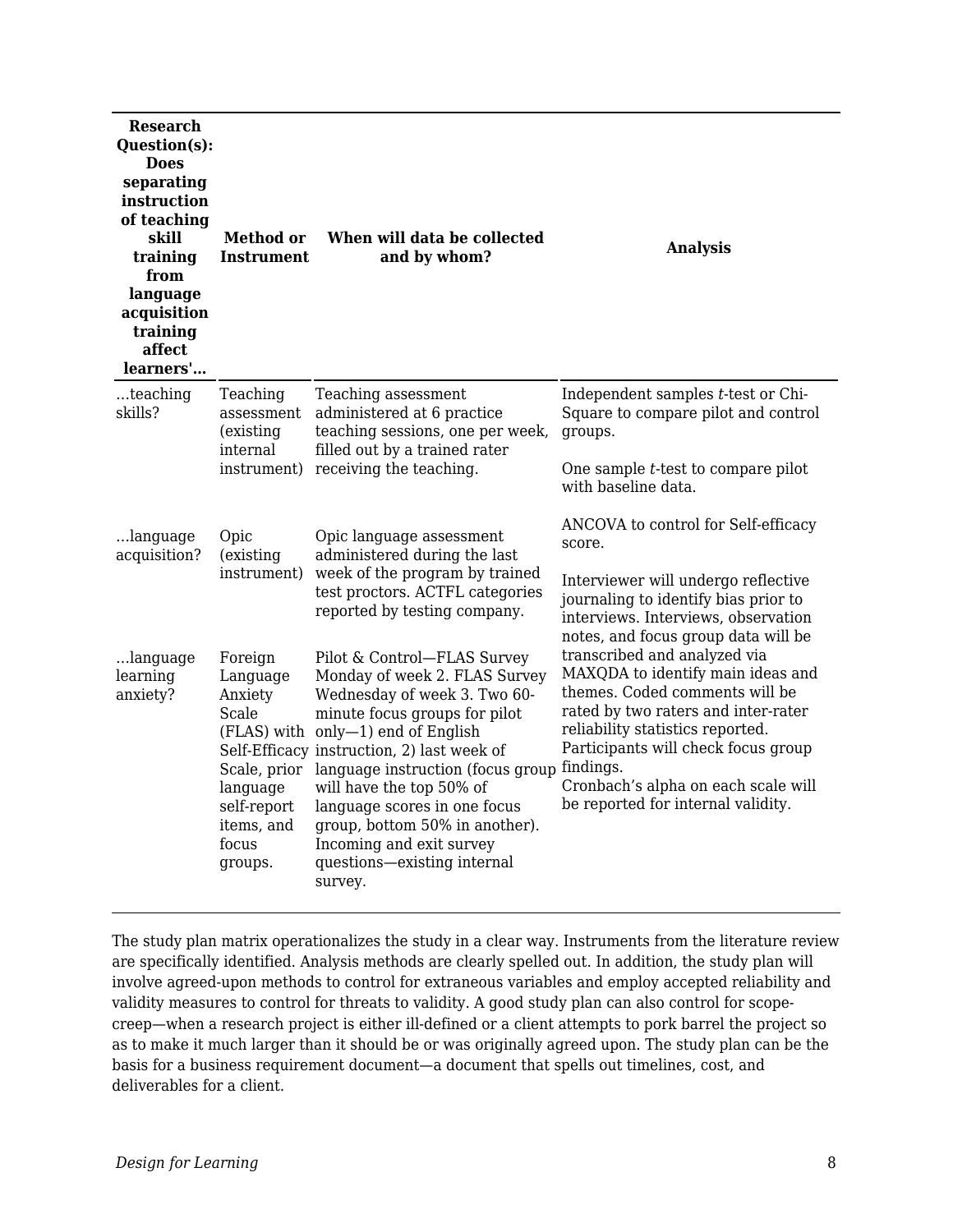### **Data Collection**

#### **Sampling**

Sampling is how one determines the selection of participants in a research study. Sampling methods result in a selection of a subset of a population. Random sampling methods (everyone in a population has an equal chance of being selected) aid in the ability to generalize one's sample to be representative of an entire population. For example, all fourth graders in the district are put into a random sample generator and 400 of them are randomly selected to be representative of all 4th graders in the district. Non-random sampling is when decisions such as researcher judgment or convenience determine one's sample. For example, selecting all fourth graders at the particular school at which one works. Differing methods have benefits and drawbacks but the ultimate goal in all sampling methods is to seek a representative sample of a population. For a simple explanation of types of sampling and their advantages and disadvantages see: [https://edtechbooks.org/-hcm.](https://limbd.org/sampling-design-types-of-sampling-design-advantages-of-probability-sampling-disadvantages-of-probability-sampling/)

#### **Experimental Research**

The simplest type of experimental research is a single treatment and a single observation. Various designs seek to control for threats to validity (to learn more about how each design controls for threats to validity see [https://edtechbooks.org/-Woh\)](https://bookdown.org/ripberjt/qrmbook/research-design.html). The following chart shows various types of experimental designs.

#### Table 2

Experimental Designs  $(R = random selection, X = experimental treatment, O = observation)$ 

| 1. One-shot case study                        | 5. Posttest only, control group design |  |
|-----------------------------------------------|----------------------------------------|--|
| X O                                           | R X O                                  |  |
| 2. One-group, pretest-posttest design         | R O                                    |  |
| 0 X 0                                         |                                        |  |
| 3. Time-series design                         | 6. Solomon four-group design           |  |
| 000000000                                     | ROX <sub>O</sub>                       |  |
| 4. Pretest-posttest, control-group design ROO |                                        |  |
| ROX <sub>O</sub>                              | R X O                                  |  |
| RO <sub>O</sub>                               | R O                                    |  |

#### **Survey Research**

Surveys are a very common method of data collection and a great tool to use when the question you are seeking to answer can be easily responded to in categorical selections or written comments. For example, asking about the frequency of a known behavior, how well students like a method of instruction, how well they agree or disagree with statements about an instructional treatment, or conscious perceptions potential learners have about their learning environment or teacher. Essentially, questions about what or how much of something are great candidates for survey research. For example, how much do you agree or disagree with the following statement(s) about your instruction, or, how often did your teacher follow up on your homework? An open-ended item might be as simple as: "Explain your rating." Because surveys are so common, I will offer greater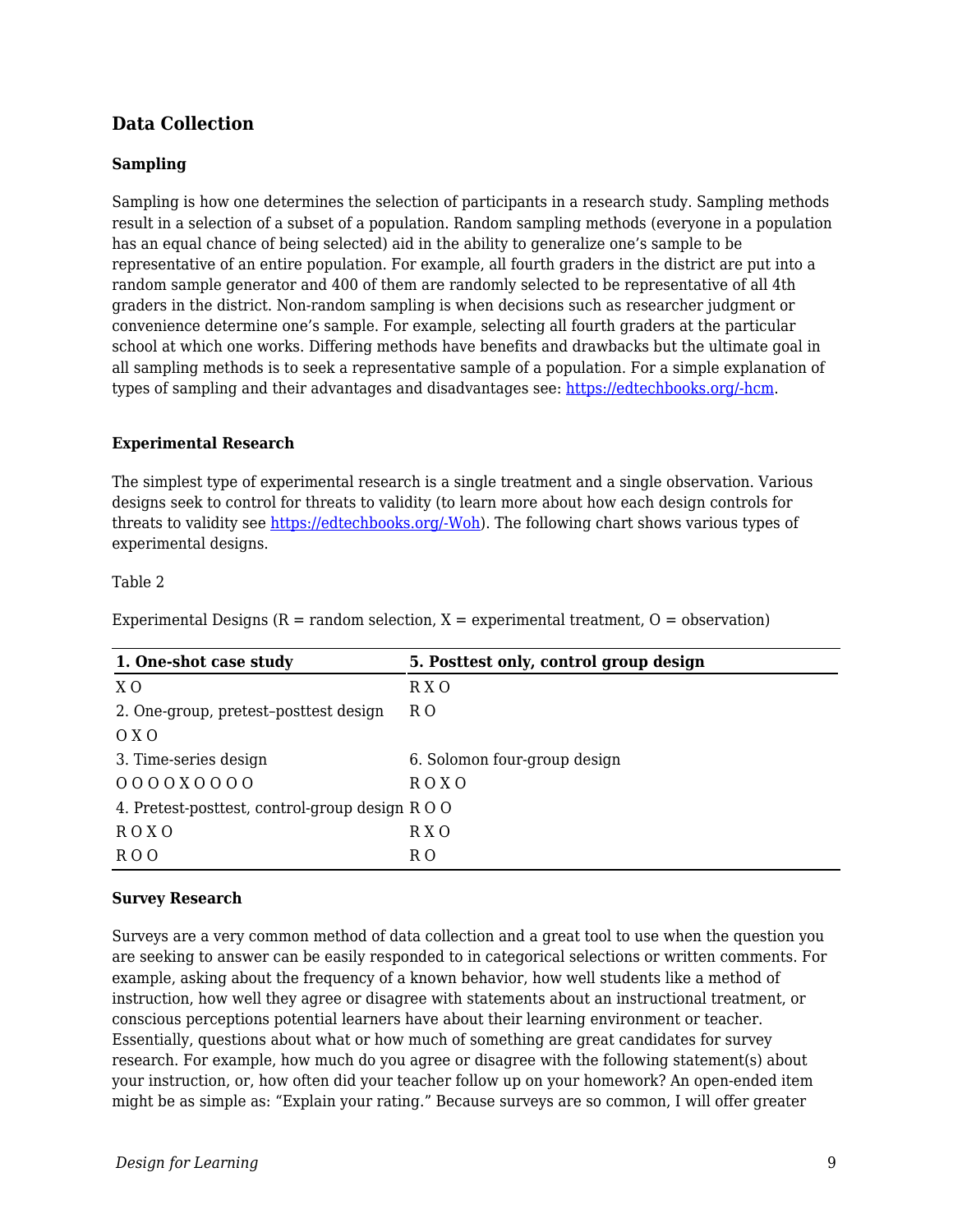depth on this method of data collection.

#### **General Survey Writing Tips**

The following tips will help you design a better survey:

Pilot test. Test your survey out with 5-10 typical responders. Use a think-aloud protocol, where you ask people to say out loud what they are thinking when completing the survey. Conducting a pilot test will identify a majority of any usability or misinterpretation issues you will need to fix with your survey. In addition, asking 30 respondents to reply before sending it to all 1000 can give you a good idea of how your categories are performing. You may find a ceiling or floor effect for several items (all participants are selecting the highest or lowest category). This may be grounds for removing an item or revising it to be more discriminatory. However, it may also serve as a confirmatory item.

Review sample survey output files. If you respond to a few surveys and then review the output file, it can save you hours in data clean up later because you see how you can most effectively change the format for later analysis. For example, perhaps the output file has data from the same respondent on different rows. Or perhaps you notice where survey logic accidently skipped over a section that was not intended to be missed. Sometimes embedded data is not being properly gathered. Categorical responses could be in text format rather than numeric. In addition, you can test the import of your selected output file into your statistical software of choice. Part of that import may help to determine if the data is appropriate for your study plan. For example, linear regression may not be appropriate for nominal data. Nominal logistic regression may be a more appropriate analysis method (for a further discussion of regression, see: [https://edtechbooks.org/-nWXt\)](https://statisticsbyjim.com/regression/choosing-regression-analysis/). Sometimes seeing the data can help inform whether your method of analysis is appropriate.

Do not gather what you do not need. Do not waste valuable survey response time in gathering already existing information. For example, many organizations, conferences, or workshops have participant information already gathered. If the organization has the appropriate data-sharing agreements in place, you can embed prior gathered demographic information and only verify its accuracy.

There are various types of items. Most survey software will offer multiple choice (a, b, c, d), Likert scales (1, 2, 3, 4, 5), semantic differential items (agree–disagree), ranking and ordering (place the highest on top), dichotomous (true–false), and open-ended items. For a discussion of when to use these differing items see [https://edtechbooks.org/-yUXF](https://citl.illinois.edu/citl-101/measurement-evaluation/exam-scoring/improving-your-test-questions). For an item writing workshop or lecture from the author, see: [https://edtechbooks.org/-vgvS.](https://slideplayer.com/slide/4837234/)

Establish criteria to measure and align your items to each criteria. For example, if you are using a survey for an implementation study, establish what teachers and students must do for a successful implementation. Then write items for each criteria identified. I use a spreadsheet for this. Here's a simple sample of criteria and items in an implementation survey design.

Table 3

Sample Survey Criteria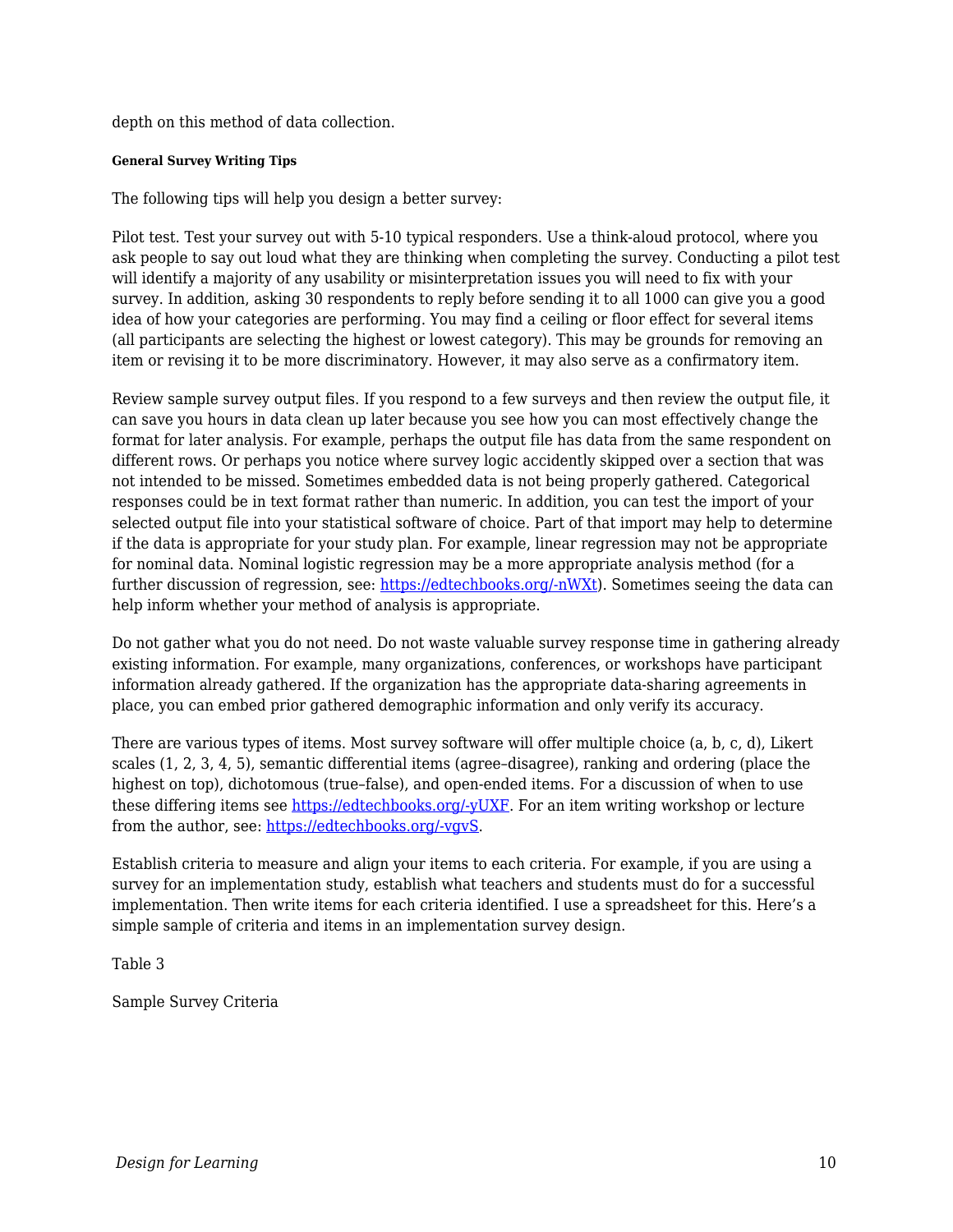| <b>Definition of Effective Implementation of Canvas</b>                                                                                                                         | <b>Survey</b><br><b>Question</b><br><b>Type</b> | <b>Question Stem</b>                                                                                                                                    |
|---------------------------------------------------------------------------------------------------------------------------------------------------------------------------------|-------------------------------------------------|---------------------------------------------------------------------------------------------------------------------------------------------------------|
| Teachers ensure students have technical abilities to<br>use Canvas.                                                                                                             | Agree-<br>disagree                              | 1. I was adequately trained on<br>how I should use Canvas.                                                                                              |
| Teachers introduce the course resources and refer<br>students to them throughout the unit. Teachers are<br>not having to provide direction for locating assigned<br>activities. | Agree-<br>disagree                              | 2. After initial training, there<br>was no need to ask a teacher<br>for directions on how to use<br>Canvas.                                             |
| Students know and feel Canvas will help answer their<br>questions.                                                                                                              | Agree-<br>disagree                              | 3-5. I knew I could go to Canvas<br>to find answers to my questions<br>about:<br>3. class scheduling<br>4. class preparation<br>5. assignment due dates |

Avoid leading items. For example, "How easy was it to use the app?" is a leading item because this assumes it was easy to use. A better way to word the item would be, "Rate your experience with the app" (then use categories like  $1 = e$ asy to use,  $5 =$  difficult to use, etc.).

Avoid double-barreled items. Double barreled items ask about multiple elements. For example: Rate your experience regarding class preparation and knowledge of due dates. It is better to separate these into two distinct items.

Use a common stem to avoid repetition. When several items or options begin with the same words, use a single stem and put the items or options beneath it or in a survey matrix. Here's an example of a stem with a multiple choice item

What determines a person's eye color? Their parent's genetic…

- a. centrioles
- b. chromosomes
- c. organelles

Use the right categories. There is a tendency to default to the categories your software provides, but the software may not always give you the right options. For example, the default may be a 1-5 scale but a 1-10 scale may be more appropriate based on participant responses. Or the software may give a numerical scale or a preset categorical scale, but a unique categorical scale should be developed for the audience or topic. For example, in one survey I created for teenagers, I took several days interviewing teens and testing categories to get the right "teen-speak" categories that they could effectively use to differentiate their level of belief in certain topics.

Timing. For volunteers, survey gathering should only be a few minutes. For employees that are required or strongly encouraged to take the survey, you can create a survey somewhat longer (7-10 minutes), while still respecting people's time. Test the time it takes to respond to your survey as part of your pilot. In addition, consider the time your survey will launch. When persons are busy and overloaded, they will not respond as well. For example, if you launch a survey at the same time HR requires a 60-minute online module, fewer people will respond.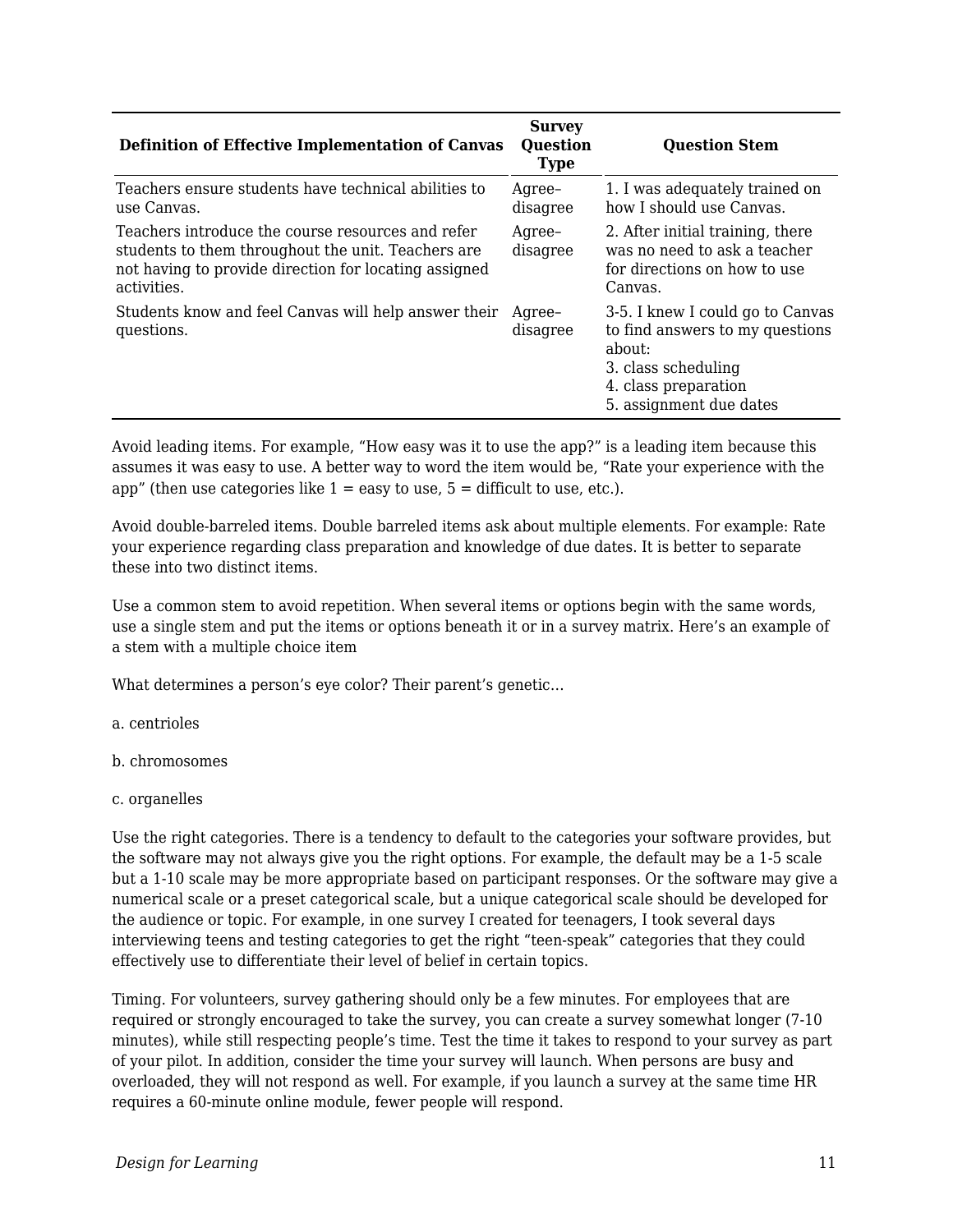The survey invitation. The survey invitation is just as important as the survey itself. Often, people will receive survey invitations in an email. Your email should include a brief description of the survey, the time it will take to respond, a deadline, who is asking for the information, how the information will be used, as well as any guarantees of confidentiality or anonymity. If there are any rewards for survey completion, how to collect the reward should be specified. The most obvious thing the invite should include is a working survey link with an option to cut and paste the link. During the data collection period, several follow-up invitations should be sent. Depending on the nature of the data collected and decisions to be made, it may be worth the effort to seek out non-responders via phone interviews, additional invites, or paper surveys to compare their responses with prior responders. Generally, your first responders are more positive than non-responders.

Sampling. Sampling methods should be employed to avoid oversampling or survey burnout. For example, if your population is 10,000 ready respondents, consider a random sample of 300-400 persons, especially if you are conducting several surveys throughout the year for this population. Survey sampling websites can help you determine the appropriate sample size. If a ready sample is not available, a researcher can pay persons to take the survey or use social media or snowball sampling methods to find their target audience (see prior section on sampling).

As efficient as surveys are, they are not the best method for questions that require complex explanations or for studying multiple overlapping concepts in developing fields. For example, a researcher may be seeking to design a user interface for an app or may be forming a theory where grounded theory methods would be more appropriate.

## **Statistical Analysis**

There are four main types of quantitative analysis: descriptive, causal, experimental, and correlational (predictive). Descriptive analysis describes your data in a summary form. The mean score, a histogram, a standard deviation, frequencies, and skew are all examples of descriptive statistical data. Most often, descriptive data is used to determine the appropriate type of further analysis. For example, if your data is highly skewed, you would use a different correlation technique than simple correlation (*r*). This introduces the concept of a statistical decision tree. A statistical decision tree helps a researcher make the right decisions about using the appropriate methods for analysis. Click [here](https://www.microsiris.com/Statistical%20Decision%20Tree/how_many_variables.htm) to see an image of a statistical decision tree or here for a computerized model.

### **Analyzing Group Differences (Causality and Experimental Analysis)**

*T*-tests are used to compare differences in two groups, most often the mean (average) difference of two groups. Essentially, all statistical tests are measuring whether differences are due to more than chance alone. The assumption behind comparing two differing tests are that some experimental treatment caused the differences; in instructional design, usually the designed curriculum or tool is assumed to be causal.

The most common *[t-](https://www.youtube.com/watch?v=QZ7kgmhdIwA)*[test](https://www.youtube.com/watch?v=QZ7kgmhdIwA) analysis is an [independent samples](https://www.youtube.com/watch?v=jyoO4i8yUag) *[t](https://www.youtube.com/watch?v=jyoO4i8yUag)*[-test.](https://www.youtube.com/watch?v=jyoO4i8yUag) This type of test compares two different samples on a common measure. For example, online and live student's final test scores in a course are compared. A paired samples *t*-test analysis is used when you have two measurements on the same person (or thing). For example, a pre- or posttest where student one's pretest score is compared with student one's posttest score. A third type of *t*-test is a one-sample *t*-test. This compares the mean of a single group with a known group. For example, comparing a current cohort's attitudes towards learning math with baseline historical data from prior years.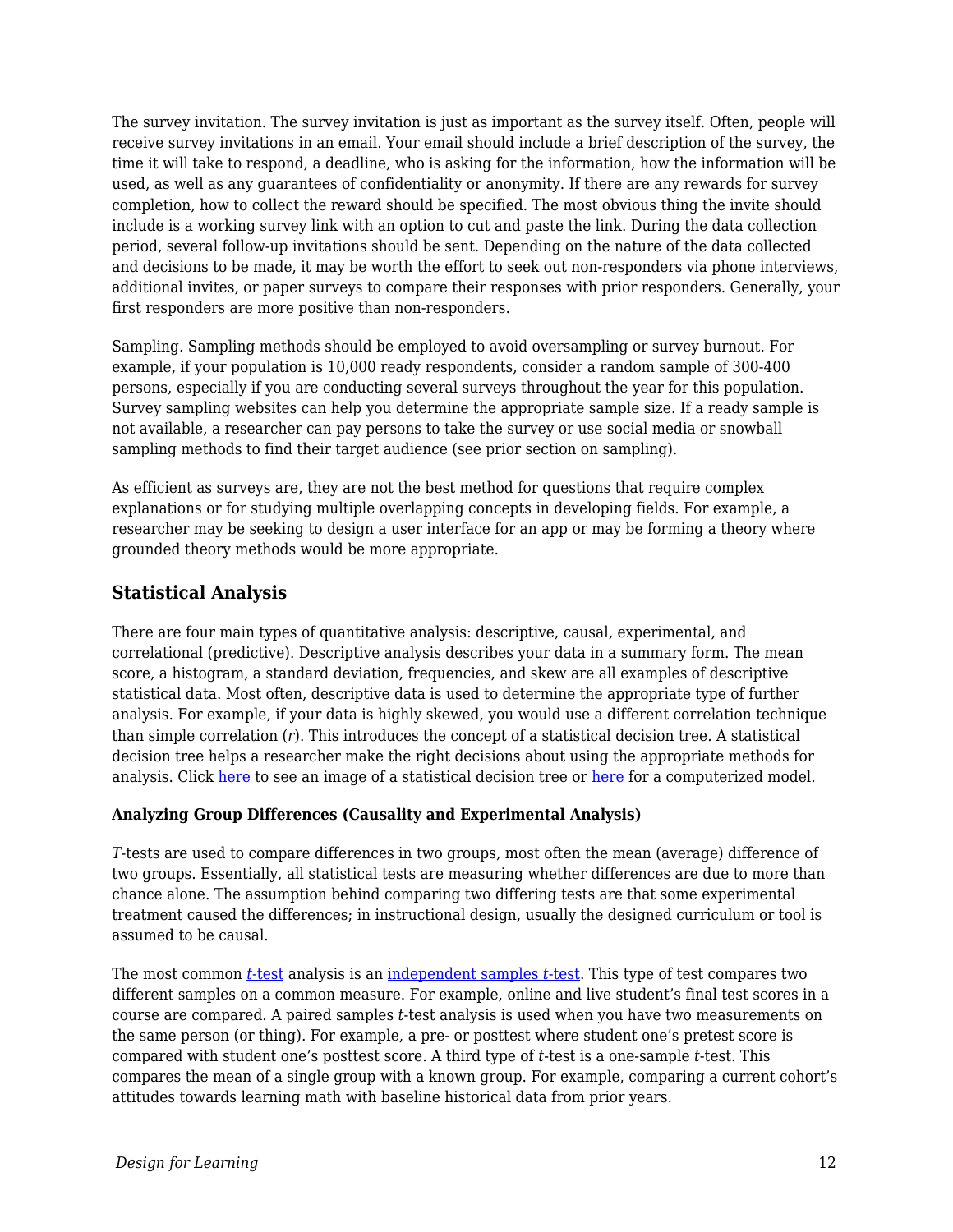But how do you analyze differences in samples when there are three or more groups? You could perform several different *t*-tests, but this can become very complicated when there are several groups. [Analysis of Variance](https://www.youtube.com/watch?v=oOuu8IBd-yo) (ANOVA) analyzes mean differences among several samples and yields similar statistics to *t*-tests to show differences are more than due to chance alone.

[Analysis of Covariance](https://www.youtube.com/watch?v=QdmG6uUtB4o) is similar to ANOVA but seeks to remove the effects of known variables. ANCOVA can also be used when simultaneously analyzing categorical variables and continuous variables and how they affect a third variable. For example, suppose you are testing three different curricula, but you cannot assign students at random. To control for this lack of random sampling, you administer a pretest score. The pretest score is a very strong predictor of your posttest score. With ANCOVA, if the relationship between a pretest and posttest score can be statistically quantified, the effects of the pretest level can be controlled to examine the overall effect of the three curricula (essentially seeking to remove the impact of pre-existing knowledge).

### **Analyzing Relationships (Predictive Analysis)**

[Correlational research](https://www.youtube.com/watch?v=GtV-VYdNt_g&list=RDCMUCX6b17PVsYBQ0ip5gyeme-Q&start_radio=1&t=192) seeks to examine relationships between two variables, such as the relationship between the amount of books read and five paragraph essay scores. Often, the goal is to find predictive relationships (e.g. those who read 5 books a month are likely to have 3 times higher scores on 5 paragraph essay scores than those who read 1 book a month).

The simplest of relationships is a linear relationship, or a line. As one variable changes (increases or decreases) another variable changes in a consistent manner (increases or decreases). Pearson's *r* is used with simple continuous data (foreign language anxiety scores relationship with language acquisition scores). Spearman's rho is used with rank order data (rank in graduating class relationship with rank on the SAT). Phi coefficient is used with dichotomous categorical variables (Instagram account or not and retired or not).

[Regression statistics](https://www.youtube.com/watch?list=PLQY24HnNvqgvgpr6HH7_ZDj2j9hbGp9uE&v=WWqE7YHR4Jc) measure the relationships between many variables. Linear, or simple regression produces a best fit line for prediction between two variables (e.g. score on one test and score on a second test). Multiple regression is when a dependent variable is predicted by many or multiple variables (amount of time studying, days in class, and pretest scores all predict final exam score). There are many specialized types of regression models used in predictive modeling and to exhaust them all would be a much larger paper, but linear and multiple regression are the most common types of regression models used in instructional design research. To learn more about correlational, predictive, descriptive, and experimental research analysis, enroll in a quantitative research methods course.

#### **Common Mistakes in Quantitative Data Analysis**

Following are the most common mistake in quantitative data analysis:

- 1. Inappropriate sampling. For example, too small of a sample, not using a random sample when the analysis method requires it, and over generalizing about all persons in a group when only a sub-population of the group was sampled (a.k.a. extrapolation error).
- 2. Inappropriate methods. For example, using Pearson's *r* for correlation with rank order data. Or, using a simple *t*-test when the data is highly skewed and a Wilcoxon method is more appropriate. A statistical decision tree can help you avoid this mistake.
- 3. Failure to report descriptive statistics. Novice researchers may jump right into their analysis or report of their findings without explaining why a method was chosen or not chosen. A simple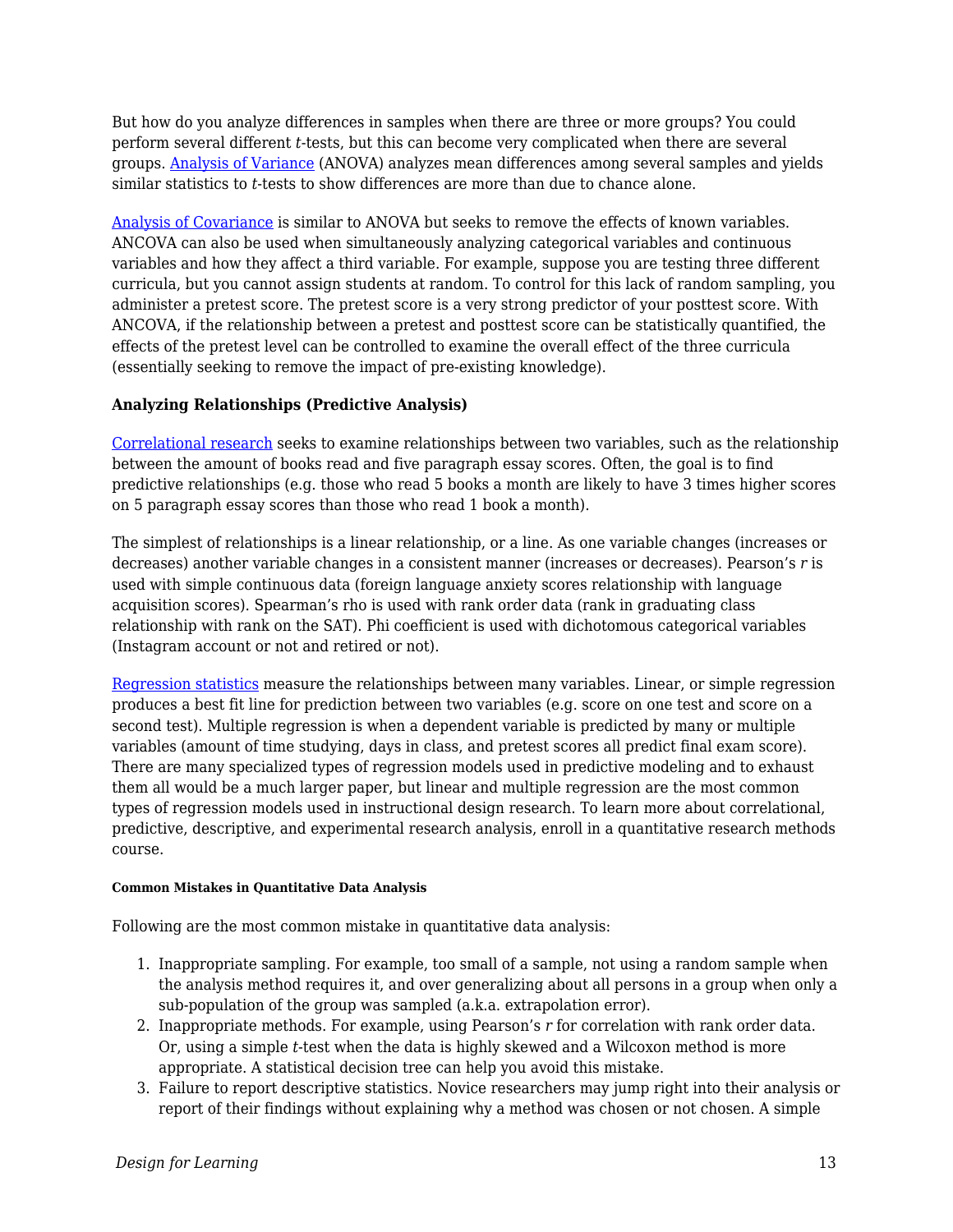qualifier in your analysis such as, "A histogram showed the data was not normal. Therefore assumptions of normality were not met and XYZ method was chosen for analysis," would suffice.

- 4. Failure to review and clean data. Your data must be in the right format for the statistical package you choose to use. Therefore, reviewing data, often in spreadsheet form, or reviewing the first few lines in your statistical package can help you see if the variables are all aligned with the data, if they are consistently coded, and if you are analyzing all or just some of your data.
- 5. Miscoding variables. Most statistical packages allow for some transformations or computing of variables. For example, strongly agree to strongly disagree could be recoded as 1 through 5. Or a total score can be computed with several or all of the variables. When recoding, be consistent. If 1 = strongly disagree on one variable, it should be consistent throughout the dataset. It's always good to double check when transforming data or recoding data.
- 6. Failure to account for missing data. Novice researchers often forget to decide how to account or code missing data. Others mistakenly treat missing data as a 0, and the results can be inaccurate.

## **Reporting Research to Stakeholders**

In academic research, you report to a committee, usually with differing opinions, preferences, and specialties. In business, industry, and government, reporting is not very different. Learning what your stakeholders are interested in and how they prefer reports is important. For example, if they prefer visuals in the forms of graphs, charts, and process flowcharts, create those. If they prefer quantitative data (such as means, standard deviations, correlations, regression lines) over qualitative data (stories, experiences, and personas), then it may be worth reporting such data. However, most stakeholder groups are diverse enough it is often best to include several differing types of reporting, visuals, tables, flowcharts, diagrams, and rich experiences and stories.

Often, a persona of a typical person in a group or subgroup illustrates poignant areas of findings. For example, one client wanted research to identify who applies to teach for them. After analyzing data from 1500 applications, we created the following persona:

This is Sophia. Sophia is a Latin American Studies Major, with a Spanish Minor. She currently does not have a job but is looking. One of her friends suggested a job at [your organization]. She is bilingual and has just returned home from abroad in a Latin American country. She loves [the organization's] environment and mission and is always looking for opportunities to share what she has learned, especially with new language learners. Statistically, Sophia's persona is the most likely to apply to [your organization].

After the reports are presented and, data is shared and reminded, do not take it personally if the findings are not immediately acted upon or if every recommendation from the committee or research team is regarded. It often takes time for organizations to act upon new findings, and organizations are often juggling many initiatives. Often, researchers are not involved in strategic planning, so if your research findings are not immediately acted upon, there may be a strategic plan for acting on them at a later date or there may be other more pressing needs to address for the organization.

In one office I worked for, we had a phrase we used to describe a concept of waiting to share findings: "Don't share the wine, before the time." A common mistake of researchers is to share their findings before they have been fully gathered or analyzed. For example, the first 100 of 300 replies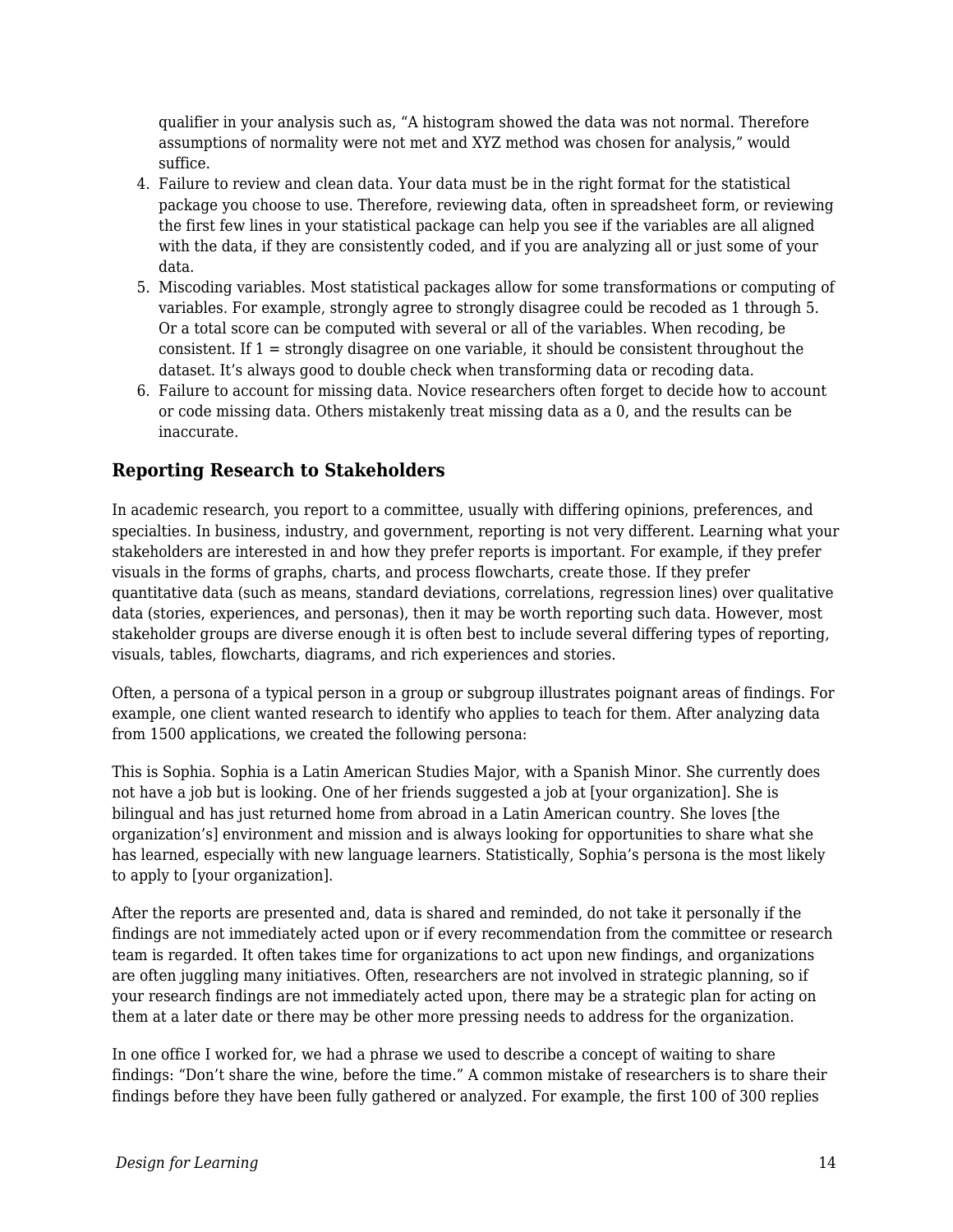are analyzed and the most common finding is that students are enjoying the new LMS. However, there are still 200 responses left to code and analyze. Suppose the other findings differ but the findings have already been shared or reported as positive. And no matter how many times you say "this is preliminary data," all a stakeholder hears is a fact.

# **Conclusion**

This chapter is an introduction to research that can be useful to inform design decisions. The tools of research in instructional design are similar as the tools of research in most other disciplines. Once the basic principles of research are mastered in one setting, it is easier to begin using them in others.

Even though there is a science filled with appropriate and inappropriate research decisions, there is also an art to research. With experience, a researcher sharpens their research skills and knowledge of when to use which method to a point where they see the art in the science, and the science in the art. As a researcher, I enjoy this process of aiding an organization or client in the art of discovery. Among my colleagues, I often joke about researchers being a special type of breed. We are curious by nature, so curious, that it leads us to almost crave discovery. And, in my opinion, that is why you will find the most curious minds are always engaged in research.